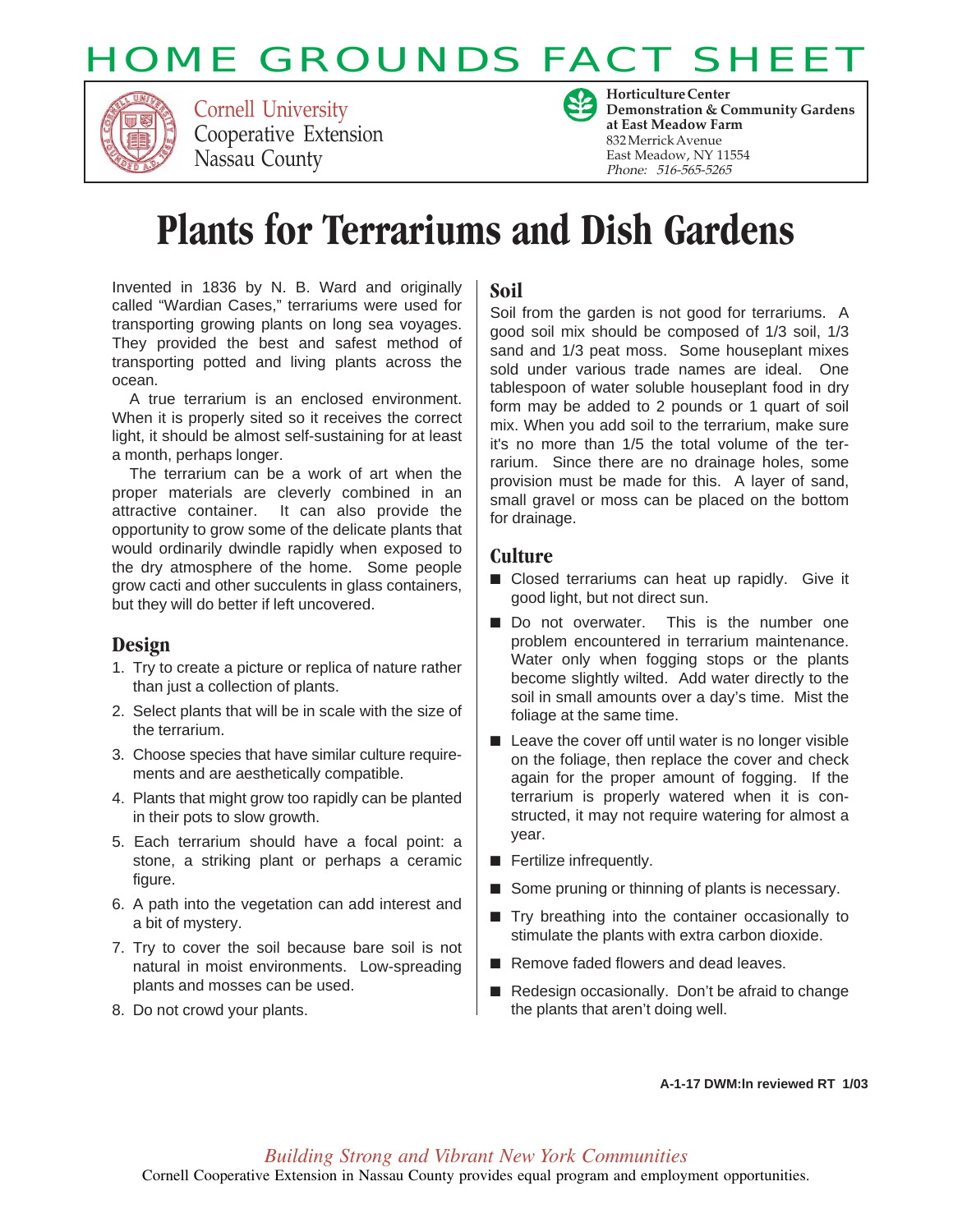# **PLANTS FOR TERRARIUMS AND DISH GARDENS**

*The following are three lists of plants for use in the woodland, tropical and desert terrarium.*

## Woodland plant list

- Maidenhair Fern *Adiantum pedatum*
- Mother Spleenwort Asplenium bulbiferum
- Boxwood *Buxus*
- Dwarf Hinoki Cypress *Chamaecyparis obtusa* 'nana'
- Pipsissewa *Chimaphila Umbellata*
- Wintergreen *Gaultheria procumbens*
- English Ivy (dwarf forms) *Hedera helix*
- Liverwort *Hepatica americana*
- Juniper *Juniperus* sp.
- Ground Pine *Lycopodium complanatum*
- Partridgeberry *Mitchella repens*
- Plectranthus *Plectranthus oertendahli*
- Shield Spike *Polystichum* 'Braunii'
- Club Moss *Selaginella* sp.
- Dwarf Yew *Taxus media* var.
- Foam Flower *Tiarella cordifolia*
- Piggyback Plant *Tolmiea Menziesii*
- Canadian Hemlock, dwarf varieties - *Tsuga canadensis*
- Ilex sp. *Ilex* (also Holly)

## Tropical plant list

- Friendship plant *Pilea involucrata*
- Nephthytis (Arrow Leaf Plant) - *Syngonium popdophyllum*
- Maidenhair Fern Adiantum pedatum
- Norfolk Island Pine Araucaria heterophylla
- Asparagus Fern Asparagus setaceus
- Parlor Palm *Chamaedorea elegans*
- Kangaroo Vine *Cissus antarctica*
- Earth Star *Cryptanthus*
- False Aralia *Dizygotheca elegantissima*
- Dracaena *Dracaena godseffiana* and  *Dracaena sanderiana*
- Creeping Fig *Ficus pumila*
- Nerve Plant *Fittonia* sp.
- English Ivy (dwarf forms) *Hedera helix* var.
- Prayer Plant *Maranta* sp.
- Miniature Peperomia *Peperomia* var.
- *Philodendron* var.
- Creeping Jenny *Pilea depressa*
- Yew Podocarpus *Podocarpus macrophyllus*
- Table or Brake Ferns *Pteris* sp.
- African Violet Saintpaulia
- Bird nest Sansevieria *Sansevieria trifasciata cv.* 'Hahnii'
- Strawberry Geranium Saxifraga stolonifera
- Pothos *Epipremnum aureum*
- Spike Moss *Selaginella* sp.
- Swedish Ivy Plectranthus australis
- Creeping Charlie Pileanummulari
- Wandering Jew *Tripogandra multiflora*,  *Zebrina pendula*, or *Tradescantia* sp.
- Grape ivy *Cissus rhombifolia*
- Trailing Watermelon Begonia *Pellionia* sp.
- Aluminum plant *Pilea Cadierei*
- Baby Tears *Helxine soleiroli*
- Dwarf Myrtle Myrtus cummunis microphylla
- Artillery fern *Pilea microphylla*
- Croton *Codiaeum variegatum*
- Moon Valley Pilea Pilea 'Moon Valley
- Neanthe Bella Palm *Chamaedorea elegans*
- 'Neanthe Bella'

### Cacti and succulent plant list

- Dwarf Century Plant Agave pumila
- Old Man Cactus *Cephalocereus senilis*
- Peanut Cactus *Lobivia silvestrii*
- Cone Plant *Conophytum* sp.
- Rattail Crassula *Crassula lycopodiodes* 'Maki'
- Propeller Plant *Crassula falcata*
- Rattlesnake Crassula *Crassula teres*
- Barrel Cactus *Echinocactus Grusonii*
- Plain Cactus *Gymnocalycium mihanovichii*
- Window Haworthia *Haworthia cymbiformis*
- Zebra Haworthia *Haworthia fasciata*
- Panda Plant *Kalanchoe tomentosa*
- Living Stones *Lithops* sp.
- Golden Star Cactus Mammilaria elongata
- Bunny ears Opuntia microdasys
- Crown Cactus *Rebutia Kupperiana*
- Coral Beads Plant *Sedum Stahlii*
- Hen and Chicks *Sempervivum soboliferum*
- Aeonium arboreum Aeonium
- Bishop's Cap *Astrophytum* sp.
- Tom Thumb cactus Parodia aureispina
- Medicinal Aloe *Aloe barbadensis (Aloe vera)*
- Crested Euphorbia Euphorbia lactea 'cristata'
- Devil's Backbone *Pedilanthus tithymaloides*
- Jade plant *Crassula ovata*
- Chandelier plant *Kalanchoe tubiflora*
- Air plant *Kalanchoe pinnata*
- Ghost plant *Graptopetalum paraguayense*